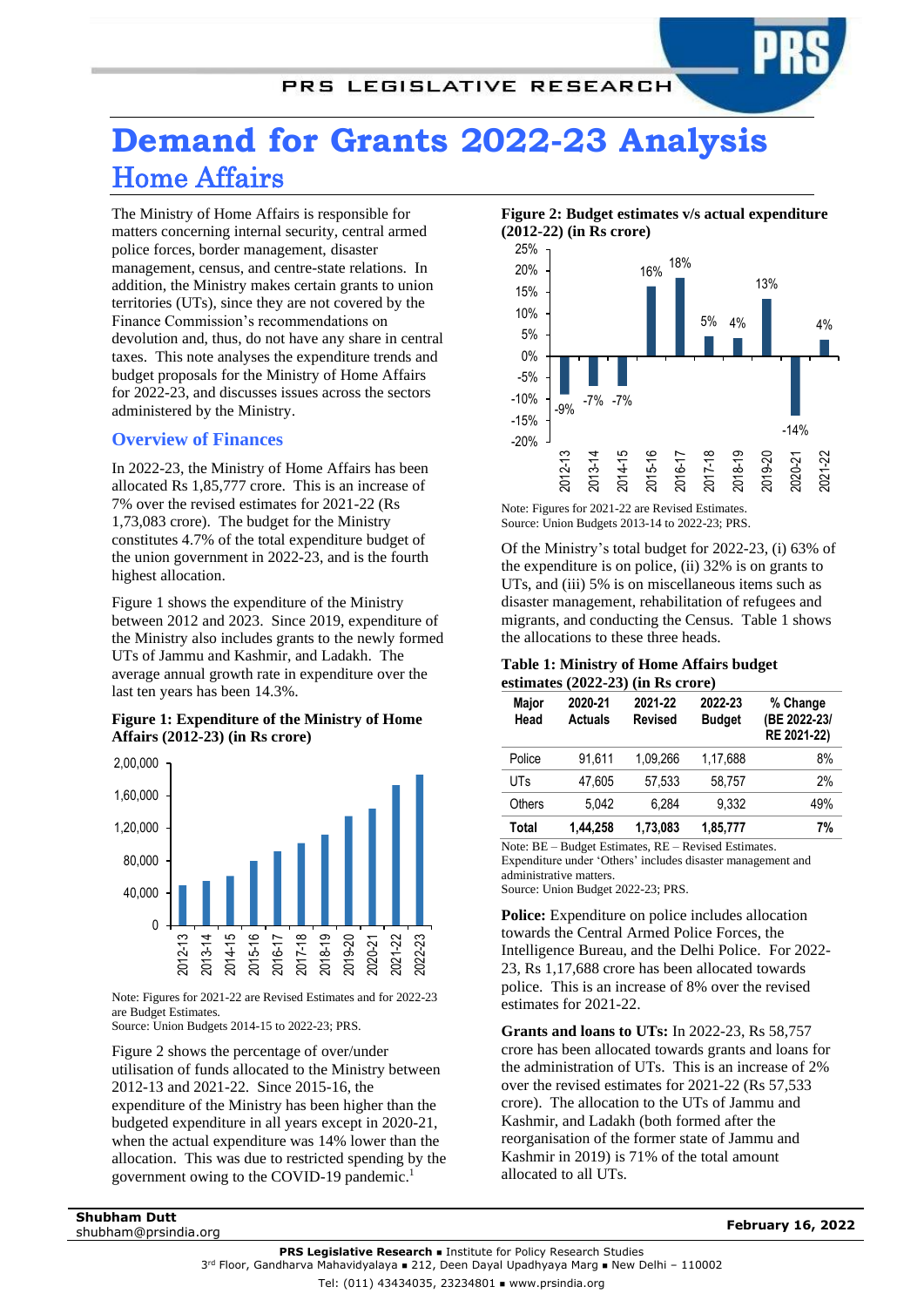**Other items:** Other expenditure items of the Ministry include disaster management, rehabilitation of refugees and migrants, and administrative matters (relating to the Census, the secretariat and Cabinet). In 2022-23, these items have been allocated Rs 9,332 crore. This is 49% higher than the revised estimates for 2021-22 (Rs 6,284 crore). This is primarily on account of increase in allocation towards the Census survey and the office of the Registrar General of India, from Rs 520 crore (at the revised estimate stage) in 2021-22 to Rs 3,676 crore in 2022-23.

# **Analysis of key areas of expenditure**

# **Police**

In 2022-23, Rs 1,17,688 crore has been budgeted for police expenditure. This includes allocations to various police organisations, including: (i) the Central Armed Police Forces, primarily responsible for border protection and internal security, (ii) Delhi Police, responsible for maintenance of law and order in Delhi, and (iii) Intelligence Bureau, the nodal agency for collection of domestic intelligence. Further, funds are also allocated for modernisation of police, and border infrastructure.

<span id="page-1-2"></span>**Table 2: Major expenditure items under police (in Rs crore)**

| <b>Department</b>              | 2020-<br>21<br>Actual | 2021-22<br>Revised | 2022-23<br><b>Budget</b> | % Change<br>(BE 2022-<br>23/ RE<br>2021-22) |
|--------------------------------|-----------------------|--------------------|--------------------------|---------------------------------------------|
| Central Armed<br>Police Forces | 73.650                | 81,396             | 87.444                   | 7%                                          |
| Delhi Police*                  | 8,016                 | 11,136             | 10,096                   | $-9%$                                       |
| Police<br>Infrastructure       | 1.951                 | 3.023              | 3.919                    | 30%                                         |
| Intelligence<br>Bureau         | 2.351                 | 2,793              | 3,168                    | 13%                                         |
| Modernisation<br>of police     | 2,057                 | 3,346              | 2,754                    | $-18%$                                      |
| Border<br>Infrastructure       | 1,534                 | 2,701              | 2.745                    | 2%                                          |
| Others**                       | 2,053                 | 4,871              | 7,562                    | 55%                                         |
| Total                          | 91.611                | 1,09,266           | 1,17,688                 | 8%                                          |

Note: \*Includes expenditure on traffic management, expansion of communication infrastructure, and induction of latest technology. \*\*Includes schemes for safety of women, central police organisations, and Land Port Authority of India. BE – Budget Estimates, RE – Revised Estimates. Source: Union Budget 2022-23; PRS.

The total budget for police in 2022-23 has increased by 8% over the revised estimates for 2021-22. Over the last ten years (2013-23), expenditure on police has increased at an average annual rate of 10.3% [\(Figure 3\)](#page-1-0).

#### <span id="page-1-0"></span>**Figure 3: Expenditure on police (2013-23) (in Rs crore)**



Note: Revised Estimates used for 2021-22 and Budget Estimates for 2022-23. Actuals used for all other years. Source: Union Budgets 2015-16 to 2022-23; PRS.

[Figure 4](#page-1-1) shows the percentage over/under utilisation of the amount budgeted for police from 2012-22. Since 2015-16, the actual expenditure on police has been higher than the budget estimate, except in 2020- 21, when spending was 13% lower than the budget.

<span id="page-1-1"></span>**Figure 4: Budget estimates v/s actual expenditure on police (2012-22) (in Rs crore)**



Note: Figures for 2021-22 are Revised Estimates**.**  Source: Union Budgets 2013-14 to 2022-23; PRS.

# **Central Armed Police Forces**

The Central Armed Police Forces (CAPFs) comprise seven forces: (i) the Central Reserve Police Force (CRPF) which assists in internal security and law and order, (ii) Central Industrial Security Force (CISF) which protects vital installations (such as airports) and public sector undertakings, (iii) the National Security Guard (NSG) which is a special counterterrorism force, and (iv) four border guarding forces, namely, the Border Security Force (BSF), the Indo-Tibetan Border Police (ITBP), the Sashastra Seema Bal (SSB), and the Assam Rifles (AR). [Table 13](#page-8-0) in the Annexure shows the expenditure on each of the CAPFs in the past ten years.

The CAPFs have been allocated Rs 87,444 crore in 2022-23. This accounts for 74% of the expenditure on police, and is 7% higher than the revised estimates for 2021-22 (Rs 81,396 crore). Of this, the highest expenditure is towards the CRPF, which will receive 34% (Rs 29,325 crore) of the total allocation for CAPFs, followed by the BSF, which will receive 27% (Rs 22,718 crore) of the allocation.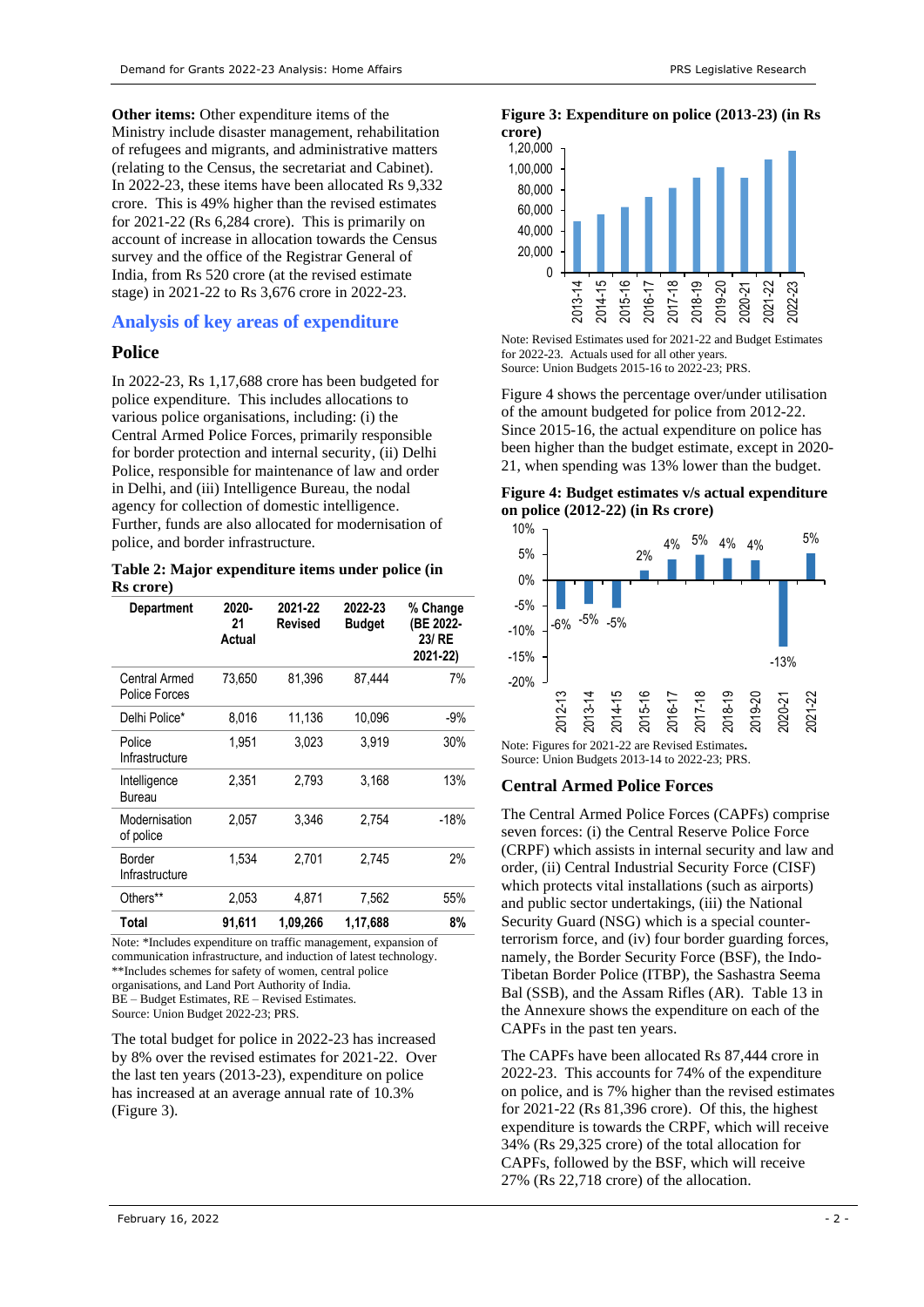In 2022-23, out of the total spending on CAPFs, only 2% is on capital expenditure, while the remaining 98% is on revenue expenditure. This is in line with the average trend in the last ten years [\(Table 3\)](#page-2-0). Capital expenditure includes spending on procuring machinery, equipment and vehicles, while revenue expenditure includes spending on salaries, arms and ammunition, and clothing. Note that the capital component does not include funds for construction.

#### <span id="page-2-0"></span>**Table 3: Revenue vs Capital Expenditure for CAPFs (2013-23) (in Rs crore)**

| Year    | Revenue | %<br>Revenue | Capital | %<br>Capital |
|---------|---------|--------------|---------|--------------|
| 2013-14 | 34,679  | 98%          | 651     | 2%           |
| 2014-15 | 39,333  | 98%          | 654     | 2%           |
| 2015-16 | 43.935  | 98%          | 734     | 2%           |
| 2016-17 | 51,529  | 98%          | 946     | 2%           |
| 2017-18 | 56.801  | 98%          | 1,206   | 2%           |
| 2018-19 | 66.507  | 98%          | 1,164   | 2%           |
| 2019-20 | 74.366  | 98%          | 1,306   | 2%           |
| 2020-21 | 72,796  | 99%          | 855     | 1%           |
| 2021-22 | 80.391  | 99%          | 1,005   | 1%           |
| 2022-23 | 85.648  | 98%          | 1.796   | 2%           |

Note: Figures for 2021-22 are Revised Estimates and for 2022-23 are Budget Estimates. Figures for all other years are actuals. Source: Union Budgets 2015-16 to 2022-23; PRS.

#### *Vacancies*

As on January 1, 2020, 10% of the total sanctioned posts in CAPFs were vacant.<sup>2</sup> Of these vacancies, 26% were in BSF and 24% in the CRPF. [Table 4](#page-2-1) shows the percentage of vacancies in each CAPF.

#### <span id="page-2-1"></span>**Table 4: Vacancies in CAPFs (as of January 2020)**

| <b>CAPFs</b> | <b>Sanctioned</b><br>Strength | Actual<br>Strength | % Vacancies |
|--------------|-------------------------------|--------------------|-------------|
| <b>CRPF</b>  | 3,24,340                      | 2,99,410           | 8%          |
| <b>BSF</b>   | 2,65,173                      | 2,37,750           | 10%         |
| <b>CISF</b>  | 1,62,541                      | 1,41,650           | 13%         |
| <b>SSB</b>   | 97,244                        | 78,809             | 19%         |
| <b>ITBP</b>  | 89,567                        | 82,631             | 8%          |
| AR           | 66,408                        | 60,524             | 9%          |
| <b>NSG</b>   | 10.844                        | 9.857              | 9%          |
| Total        | 10,16,117                     | 9,10,631           | 10%         |

Note: CRPF – Central Reserve Police Force; BSF – Border Security Force; CISF – Central Industrial Security Force; SSB – Sashastra Seema Bal; ITBP – Indo-Tibetan Border Police; AR – Assam Rifles; NSG – National Security Guard. Source: Bureau of Police Research and Development; PRS.

<span id="page-2-6"></span><span id="page-2-5"></span>The Standing Committee on Home Affairs (2019) noted that continued vacancies were observed in the CAPFs. 3,4 The Standing Committee (2018) observed that there was a lack of planning and estimation of future vacancies, leading to delays in recruitment.<sup>5</sup> It recommended the Ministry to proactively identify and report vacancies to recruitment agencies on time.

# *Modernisation of CAPFs*

<span id="page-2-2"></span>The Modernisation Plan II (2012-17) aimed at providing financial support to CAPFs for arms, clothing, and equipment. The Estimates Committee (2018) noted that the procurement process under the Modernisation Plan was cumbersome and timeconsuming.<sup>6</sup> It recommended the Ministry to take action to address bottlenecks in procurement. It also recommended the Ministry and CAPFs to hold negotiations with ordnance factories and manufacturers to ensure uninterrupted supply of equipment and other infrastructure[.](#page-2-2) 6

In 2022-23, the Modernisation Plan IV has been allocated Rs 248 crore, up from the revised estimate for 2021-22 (Rs 100 crore).

The 15th Finance Commission (2021) recommended establishing the Modernisation Fund for Defence and Internal Security to bridge the gap between budgetary requirements and allocation for capital outlay in defence and internal security. The fund will have an estimated corpus of Rs 2.4 lakh crore over 2021-26.<sup>7</sup>

## <span id="page-2-8"></span>*Training and management*

All CAPFs have set up training institutes to meet their training requirements and impart professional skills on specialised topics. The Estimates Committee (2020) recommended that the contents of training should include latest technologies such as IT and cyber security alongside conventional training.<sup>8</sup> The Standing Committee on Home Affairs (2022) noted that the CAPFs are often roped in to assist state police forces to contain regional issues such as naxalism and organised crimes.<sup>9</sup> It recommended establishing training centres where personnel of both the forces may undergo joint training programmes.

<span id="page-2-7"></span>In terms of organisational management, the Standing Committee (2019) highlighted the issue of stagnation in promotion among personnel of the CAPFs. For example, promotion from constable to head constable takes 12-13 years (against the required period of five years) in the ITBP, and 22 years in the CISF.<sup>[5,1](#page-2-3)0</sup> In this context, the Standing Committee (2018) recommended expediting cadre review of the CAPFs to ensure that promotions take place on time.<sup>[10](#page-2-4)</sup>

## <span id="page-2-4"></span>*Living conditions*

The Standing Committee on Home Affairs (2018, 2019) has highlighted shortfall in housing, poor quality of food, and lack of access to clean drinking water as issues faced by CAPFs personnel.<sup>[3,](#page-2-5)[4,](#page-2-6)[5](#page-2-3)</sup>

<span id="page-2-3"></span>The Standing Committee (2019) observed that the housing satisfaction level as against authorised dwelling units (39%) in the border-guarding CAPFs was quite low.<sup>[4](#page-2-6)</sup> It noted that the housing problem was even more acute when comparing the satisfaction level against the sanctioned strength. Within the available housing, there was a further shortage of housing for non-gazetted officers. The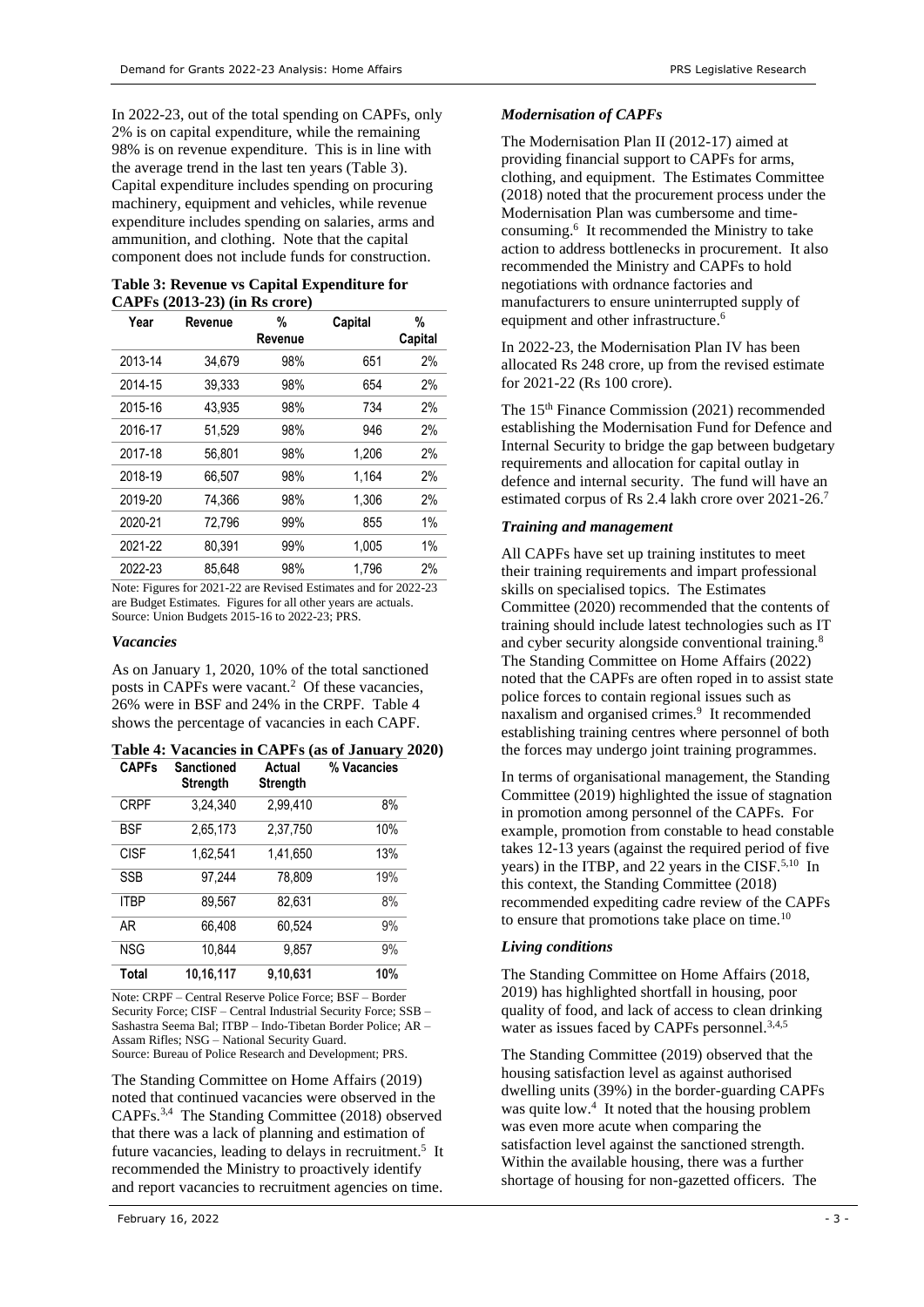government stated that this is primarily due to difficulty in land acquisition and limited executive power at the local level. Housing shortage has also beenhighlighted as an issue for other CAPFs.<sup>4</sup> As of November 2021, housing satisfaction level in CAPFs was 47% as against authorised dwelling units. $^{11}$ 

Further, CAPFs also face challenges pertaining to food quality and access to drinking water. In case of the border guarding CAPFs, the Standing Committee (2019) observed that it was difficult to ensure a regular supply of nutritious food due to postings in remote areas. Additionally, as per government estimates, 82% of ITBP, 78% of SSB, 43% of AR, and 16% of BSF out-posts had not been provided with potable water. The Committee, thus, recommended routine inspection of the quality and supply of food, and to ensure continued access to water for personnel.<sup>[3,](#page-2-5)[4,](#page-2-6)[5](#page-2-3)</sup> For other CAPFs, it recommended establishing location-specific systems of procurement and provision of food, and ensuring quality checks through external food inspections[.](#page-2-6)<sup>4</sup>

#### *Mobility and connectivity in border areas*

Mobility of border guarding forces is an issue which affects their operational efficiency. [5](#page-2-3) The Standing Committee on Home Affairs (2018) noted that there is: (i) a shortage of 4,210 km of road at the Indo-Pakistan and Indo-Bangladesh border where BSF personnel are located, and (ii) a lack of adequate allweather roads in remote areas where Assam Rifles personnel are poste[d.](#page-2-3)<sup>5</sup> The Standing Committee (2019) also noted that there is no provision for mobile connectivity in many border outposts, and recommended the Ministry to provide optical fibre cable connectivity and expand telecom connectivity.

In 2022-23, Rs 2,745 crore has been budgeted for border infrastructure and management [\(Table 5\)](#page-3-0). This is an increase of 2% over the revised estimates for 2021-22 (Rs 2,701 crore). This includes allocations for maintenance of border works, border check posts and out posts, and capital outlay for various items including barbed wire fencing, construction of roads, and hi-tech surveillance on the Indo-Bangladesh and Indo-Pakistan borders.

#### <span id="page-3-0"></span>**Table 5: Expenditure related to border infrastructure and management (in Rs crore)**

| <b>Department</b>                       | 2020-21<br><b>Actuals</b> | 2021-22<br><b>Revised</b> | 2022-23<br><b>Budget</b> | % Change<br>(BE 2022-23/<br>RE 2021-22) |
|-----------------------------------------|---------------------------|---------------------------|--------------------------|-----------------------------------------|
| Maintenance<br>and Border<br>Check post | 226                       | 314                       | 228                      | $-28%$                                  |
| Capital<br>Outlay                       | 1,308                     | 2.387                     | 2.517                    | 5%                                      |
| Total                                   | 1.534                     | 2,701                     | 2,745                    | 2%                                      |

Note: BE – Budget Estimates, RE – Revised Estimates. Source: Union Budget 2022-23; PRS.

Between 2015-16 and 2022-23, the expenditure on border infrastructure and management has increased at an average annual growth rate of 9%, with a significant increase in 2021-22 [\(Figure 5\)](#page-3-1).

#### <span id="page-3-1"></span>**Figure 5: Expenditure on border infrastructure and management (2015-23) (in Rs crore)** 3,000



Note: Revised Estimates used for 2021-22 and Budget Estimates used for 2022-23. Figures for all other years are actuals. Source: Union Budgets 2017-18 to 2022-23; PRS.

# **Delhi Police**

An amount of Rs 10,096 crore has been allocated to the Delhi Police in 2022-23. This is 9% lesser than the revised estimates for 2021-22 (se[e Table 2\)](#page-1-2).

## *Vacancies and inadequate women representation*

As on March 15, 2021, 15% of the total sanctioned posts in the Delhi Police were vacant.<sup>12</sup> Vacancies in Delhi Police from 2015 to 2021 are given in [Table 6.](#page-3-2)

#### <span id="page-3-2"></span>**Table 6: Vacancies in Delhi Police (2015-21)**

| Year  | <b>Sanctioned</b><br>strength | Actual<br>strength | %<br><b>Vacancies</b> |
|-------|-------------------------------|--------------------|-----------------------|
| 2015  | 82,242                        | 77,083             | 6%                    |
| 2016  | 82,242                        | 76.348             | 7%                    |
| 2017  | 84.417                        | 82,979             | 2%                    |
| 2018  | 86.531                        | 74,712             | 14%                   |
| 2019  | 91,963                        | 82,190             | 11%                   |
| 2020  | 91.962                        | 82.195             | 11%                   |
| 2021* | 94,353                        | 80,074             | 15%                   |

Note: \*as on March 15, 2021.

Source: Bureau of Police Research and Development; Starred Question No. 302, Rajya Sabha, March 24, 2021; PRS.

The Standing Committee on Home Affairs (2014) stated that steps should be taken to assess the actual requirement of police strength to improve the police-population ratio.<sup>[14](#page-4-0)</sup> It recommended that the Delhi Police may take the assistance of the Bureau of Police Research and Development to improve the operational efficiency of the organisation.

<span id="page-3-3"></span>Further, the Standing Committee (2021) noted that women were not adequately represented in the Delhi Police.<sup>13</sup> Despite the Ministry having advised states/ UTs to provide 33% reservation to women in their police forces, women representation was less than 14% in the Delhi Police.[13](#page-3-3) The Committee noted that low representation of women in police forces acts as a barrier for women victims of crime seeking to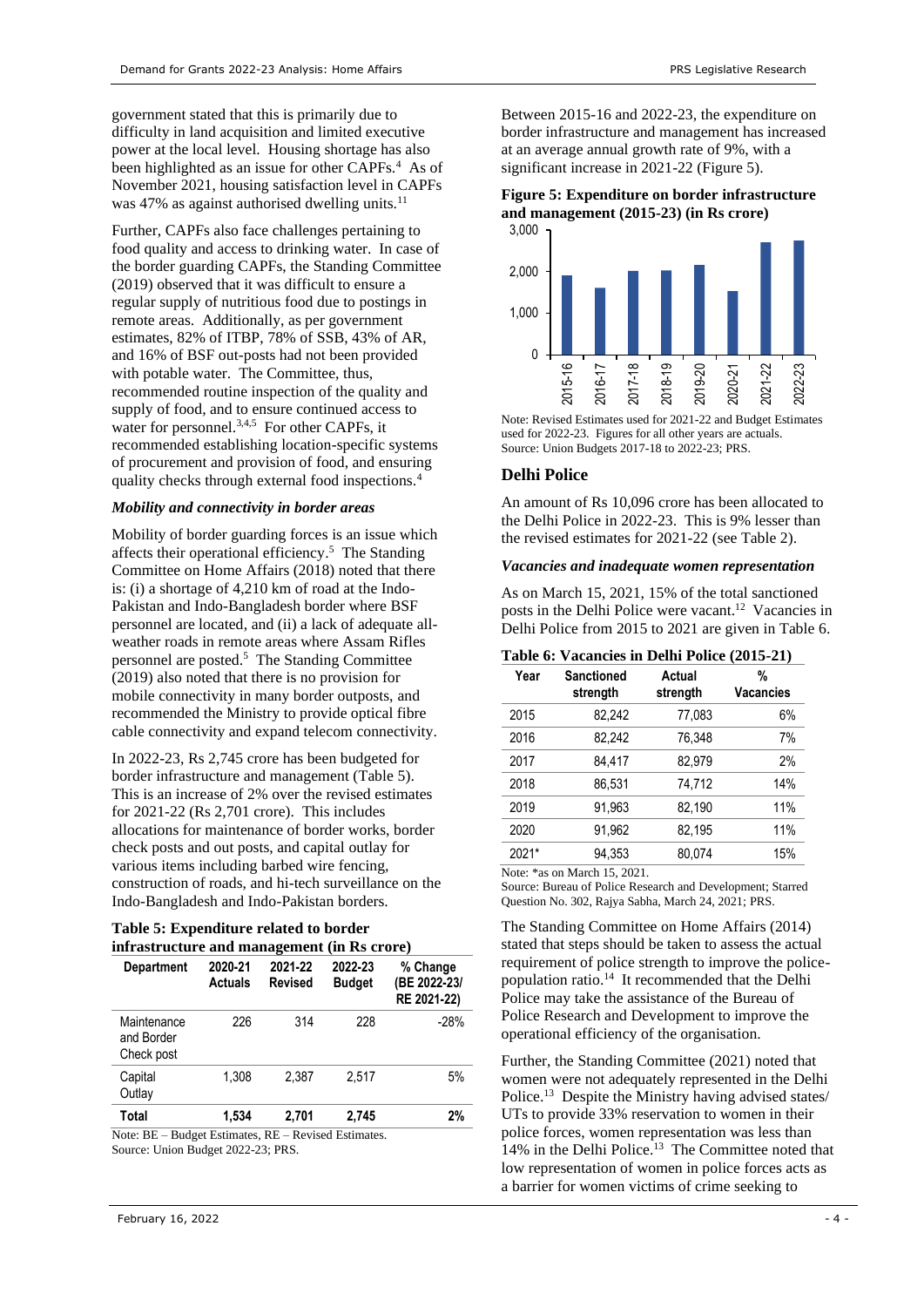approach police stations. It recommended the Ministry along with Delhi Police to conduct special recruitment drives to increase the representation of women on priority and in a time-bound manner.

# *Quality of investigation*

The number of cases of crimes reported to and solved by Delhi Police from 2015 to 2018 is given below.

| Table 7: Number of cases reported to and solved |  |
|-------------------------------------------------|--|
| by the Delhi Police $(2015-2018)$               |  |

| Year  | <b>Cumulative</b><br><b>Cases reported</b> | <b>Cumulative</b><br><b>Cases solved</b> | % Cases<br>unsolved |
|-------|--------------------------------------------|------------------------------------------|---------------------|
| 2015  | 1,91,377                                   | 52,091                                   | 73%                 |
| 2016  | 2.09.519                                   | 55.957                                   | 73%                 |
| 2017  | 2.33.580                                   | 81.219                                   | 65%                 |
| 2018* | 1.25.668                                   | 37,390                                   | 70%                 |

Note: Data pertains only to crimes under the Indian Penal Code, 1860. \*Up to July 15, 2018.

Source: Starred Question No. 227, Rajya Sabha, August 8, 2018; PRS.

<span id="page-4-0"></span>The Standing Committee on Home Affairs in its report on the functioning of Delhi Police (2014) had recommended that investigation should be separated from law-and-order duties.<sup>14</sup> This is primarily because police personnel were found to be overburdened by a variety of tasks including administration and personal security. In 2015, the Committee was informed that the proposal for creation of additional posts in the Delhi Police for separating functions of investigation from law and order had been cleared by the Ministry of Home Affairs and sent to the Ministry of Finance for approval. 15 In 2021, the Delhi Police Commissioner issued a standing order to ensure segregation of these functions (with exceptions in certain situations) by designating separate inspectors for both functions. 16 The Standing Committee (2014) had also suggested that since investigation requires legal expertise, the training module of Delhi Police must include advanced courses on law and jurisprudence.<sup>[14](#page-4-0)</sup>

# *Corruption and transparency*

The Standing Committee on Home Affairs (2014) stated that public perception and anecdotal evidence pointed towards widespread corruption and rent-seeking within the Delhi Police.<sup>[14](#page-4-0)</sup> It also observed that extraneous pressure on investigating agencies was impacting quality of investigations and delaying resolution of cases.<sup>[14](#page-4-0)</sup> In this regard, it recommended several measures including: (i) establishing vigilance squads and ensuring strict follow-up actions to investigations, (ii) prompt enquiry into complaints of corruption, and (iii) mandatory filing of returns of assets by officers of every rank.

The central government has stated that vigilance units of Delhi Police strictly monitor police personnel and are empowered to take suo-moto action. Helplines to complain about instances of corruption have also been established by the Ministry.<sup>17</sup>

# **Intelligence Bureau**

The Intelligence Bureau (IB) is responsible for collecting intelligence within India, and is the primary agency for counter-intelligence. In 2022-23, an amount of Rs 3,168 crore has been allocated to the IB, which is 13% higher than the revised estimates for 2021-22 (Rs 2,793 crore).

# *Multi Agency Centre*

<span id="page-4-1"></span>In 2000, the central government set up a Group of Ministers (GoM) to comprehensively review the national security framework. 18 The GoM recommended the Ministry of Home Affairs to put in place arrangements for intelligence sharing, in which the IB would play the lead role, along with representatives of the state and central police forces.[18](#page-4-1) Based on these recommendations, the Multi Agency Centre was set up in the IB, to collate and share intelligence with all other security agencies.<sup>[18](#page-4-1)</sup> Further, Subsidiary Multi Agency Centres have been set up at the state level to ensure better coordination between intelligence agencies.<sup>[18](#page-4-1)</sup>

The Standing Committee on Home Affairs (2017) had observed that state agencies have made lower contribution in the overall inputs received by the Multi Agency Centre.<sup>[18](#page-4-1)</sup> It recommended the Ministry to hold consultations with states to find out the reasons for this low level of contribution. Further, the Committee recommended that there should be a mechanism to perform validity checks on information obtained from other agencies, before it is shared with the Multi Agency Centre. [18](#page-4-1)

# **Modernisation of Police Forces**

For 2022-23, the central government has made allocations towards four items related to modernisation of police forces. These are: (i) Modernisation of State Police Forces Scheme; (ii) the Crime and Criminal Tracking Network and Systems (CCTNS) scheme; (iii) Security Related Expenditure (SRE) scheme; and (iv) Special Infrastructure Scheme (SIS) for Left Wing Extremist (LWE) Areas.

In 2022-23, Rs 2,754 crore has been allocated for modernisation of police forces, which is 18% lower than the revised estimates for 2021-22 [\(Table 8\)](#page-5-0). However, there has been a 158% increase in allocation towards the Modernisation of State Police Forces Scheme and the CCTNS scheme.

<span id="page-4-2"></span>Note that the central government has approved continuation of the umbrella scheme for modernisation of police forces with a central outlay of Rs 26,275 crore for the period 2021-22 to 2025- 26.<sup>19</sup> This includes Rs 4,846 crore for modernisation of state police forces, and Rs 18,839 crore for security related expenditure for the UT of Jammu and Kashmir, insurgency-affected north eastern states, and areas affected by left wing extremism.<sup>[19](#page-4-2)</sup>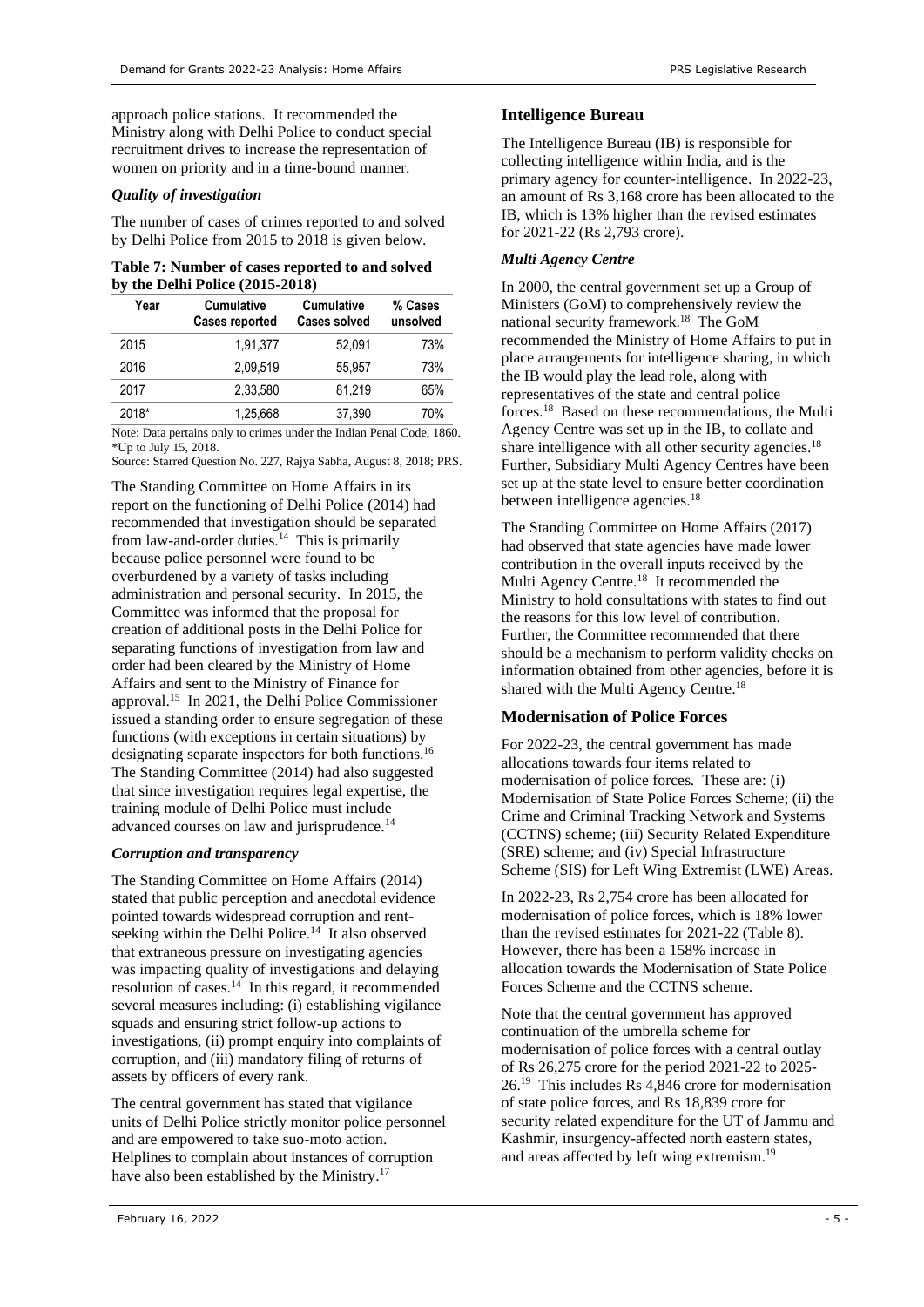<span id="page-5-0"></span>**Table 8: Expenditure related to modernisation of police (in Rs crore)**

| <b>Major Head</b>                                              | 2020-21<br><b>Actuals</b> | 2021-22<br><b>Revised</b> | 2022-<br>23<br><b>Budget</b> | % Change<br>(BE 2022-23/<br>RE 2021-22) |
|----------------------------------------------------------------|---------------------------|---------------------------|------------------------------|-----------------------------------------|
| SRE and SIS<br>for LWE areas                                   | 1.897                     | 3.105                     | 2.133                        | $-31%$                                  |
| Modernisation<br>of State Police<br>Forces and<br><b>CCTNS</b> | 160                       | 240                       | 621                          | 158%                                    |
| Total                                                          | 2.057                     | 3.346                     | 2,754                        | -18%                                    |

Note: BE – Budget Estimates, RE – Revised Estimates. Source: Union Budget 2022-23; PRS.

Between 2011-12 and 2022-23, the expenditure on modernisation of police forces has increased at an average annual rate of 15%, despite a reduction in the last three years [\(Figure 6\)](#page-5-1).

<span id="page-5-1"></span>**Figure 6: Expenditure on modernisation of police forces (2011-23) (in Rs crore)**



Note: Revised Estimates used for 2021-22 and Budget Estimates used for 2022-23. Actuals used for all other years. Source: Union Budgets 2013-14 to 2022-23; PRS.

#### *Scheme for modernisation of state police forces*

The Modernisation of State Police Forces Scheme is a centrally sponsored scheme aimed at reducing the dependence of states on the army and CAPFs for the purposes of internal security and law and order.<sup>20</sup> The focus of the scheme is on equipping state police forces with infrastructure such as modern weaponry and communication equipment. It also includes construction of police stations and police housing. Allocation and release of funds under the scheme in the last nine years is shown below.

<span id="page-5-2"></span>**Table 9: Funds allocated and released under the modernisation scheme (2012-21) (in Rs crore)**

| Year    | <b>Allocation</b>      | <b>Funds released</b>           |
|---------|------------------------|---------------------------------|
| 2013-14 | 1,342                  | 1,338                           |
| 2014-15 | 1,398                  | 1,397                           |
| 2015-16 | 662                    | 662                             |
| 2016-17 | 595                    | 594                             |
| 2017-18 | 769                    | 452                             |
| 2018-19 | 769                    | 769                             |
| 2019-20 | 811                    | 781                             |
| 2020-21 | 771                    | 103                             |
| .       | $\sim$ $-$<br>$\cdots$ | $\overline{\phantom{a}}$<br>- - |

Source: Ministry of Home Affairs, Standing Committee on Home Affairs (2022); PRS.

The funds allocated under the modernisation scheme lapse at the end of the year if they are not released to states. [Table 9](#page-5-2) shows that almost the entire amount allocated under the scheme was released in most years. In other years, funds allocated to most states could not be released, as they had substantial unspent balances and had not submitted utilisation certificates in respect of funds released during the previous year[.](#page-2-7)<sup>9</sup>

The cost-sharing pattern between centre and states under the scheme is: (i) 90:10 for north-eastern and Himalayan states, and (ii) 60:40 for all other states.<sup>21</sup> The Standing Committee on Home Affairs (2022) recommended bringing more states with strategic international borders under the first category, so that they can avail additional funds under the schem[e.](#page-2-7)<sup>9</sup> At present, the scheme allows expenditure under two items (viz., mobility, and construction of police infrastructure including housing) only to Jammu and Kashmir, insurgency affected north-eastern states, and districts affected by left wing extremism. The Standing Committee (2022) recommended the Ministry to consider including these items under the scheme for all states/UTs, to help increase the number of operational vehicles and improve the housing satisfaction level of police personnel[.](#page-2-7)<sup>9</sup>

The Standing Committee (2022) noted that as on January 1, 2020, 257 police stations did not have vehicles, 638 police stations did not have telephones, and 143 police stations did not have wireless/ mobiles.<sup>9</sup> Many of these police stations were in sensitive states/UTs (such as Punjab, and Jammu and Kashmir)[.](#page-2-7)<sup>9</sup> The Committee recommended the Ministry to take certain steps in coordination with states for modernising their police forces. These include: (i) setting up adequate manufacturing units for non-lethal weaponry in India, (ii) developing a scientific approach to policing by leveraging technologies such as artificial intelligence and big data, (iii) deploying drones or unmanned aerial vehicles for surveillance of crime hotspots, crowd control, and disaster management, and (iv) installing CCTV cameras in police stations and court premises.

The Comptroller and Auditor General of India (CAG) has highlighted lapses in the implementation of the modernisation scheme in various states. Issues including shortage of modern weaponry, obsolete communication sets susceptible to interception, and slow progress of planned construction work were observed by the CAG in Karnataka (2018), Maharashtra (2017), and Jharkhand (2020).<sup>22,23,24</sup>

#### <span id="page-5-3"></span>*Crime and Criminal Tracking Network and Systems (CCTNS) scheme*

CCTNS is a project aimed at creating a nationwide IT-enabled tracking system for investigation of crime and detection of criminals. As on August 11, 2021, Rs 1,949 crore (out of an allocation of Rs 2,000 crore) had been spent on CCTNS since its commencement. The Standing Committee on Home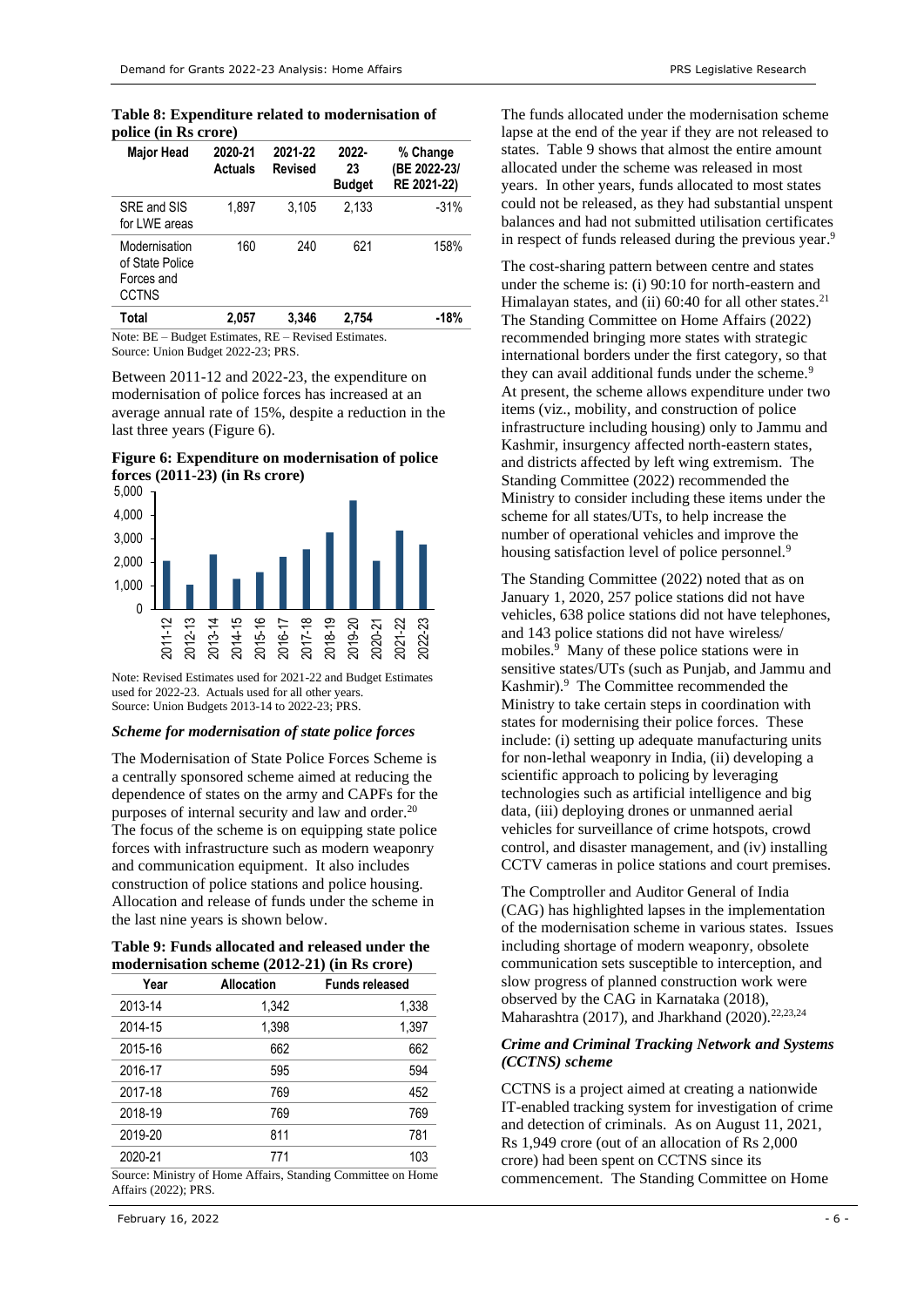Affairs (2022) noted that CCTNS has been made operational in all states/UTs.<sup>[9](#page-2-7)</sup> It recommended integrating CCTNS data in real time with data of courts, prisons, prosecution, and forensics, as part of the Interoperable Criminal Justice System (ICJS). This will reduce duplication of work and errors, speed up trials, and increase police efficiency.

The Committee also recommended digitising certain services rendered by police personnel (such as issuance of passport verification reports, arms license verificationreports, and character certificates).<sup>9</sup> This would not only save citizens from multiple visits to police stations, but also avoid the diversion of police personnel for such routine administrative work and they could be utilised in handling core functions of investigations and maintenance of law and order.

The Standing Committee (2022) noted that FIRs are being registered electronically in 16,074 police stations. It observed that e-FIR facility is presently available in Delhi, Rajasthan, Uttar Pradesh and Odisha for registering certain cases. The Committee recommended the Ministry to coordinate with states to: (i) initiate the facility in the remaining states/UTs, and (ii) extend the facility to non-heinous crimes.

# **Disaster management**

The Ministry of Home Affairs is the nodal ministry for handling all types of disasters other than drought (which is handled by the Ministry of Agriculture).<sup>25</sup> Disaster management includes capacity building, mitigation, and response to natural calamities and man-made disasters. Allocation towards various items is shown in [Table 10.](#page-6-0)

## <span id="page-6-0"></span>**Table 10: Expenditure on major items related to disaster management (in Rs crore)**

| <b>Department</b>                                     | 2020-21<br><b>Actuals</b> | 2021-22<br><b>Revised</b> | 2022-23<br><b>Budget</b> | % Change<br>(BE 2022-<br>23/ RE<br>2021-22) |
|-------------------------------------------------------|---------------------------|---------------------------|--------------------------|---------------------------------------------|
| National Disaster<br>Response Force                   | 1,030                     | 1,313                     | 1,336                    | 2%                                          |
| National Cyclone<br><b>Risk Mitigation</b><br>Project | 76                        | 185                       | 300                      | 62%                                         |
| Disaster<br>management<br>infrastructure              | 106                       | 128                       | 86                       | $-33%$                                      |
| Other schemes                                         | 113                       | 239                       | 107                      | $-55%$                                      |
| Total                                                 | 1,324                     | 1,865                     | 1,828                    | -2%                                         |

Note: BE – Budget Estimates, RE – Revised Estimates. Source: Union Budget 2022-23; PRS.

Currently, the central and state governments share costs for disaster management initiatives. The cost-sharing pattern between centre and states is: (i) 90:10 for northeastern and Himalayan states, and (ii) 75:25 for all other states. In 2021, the 15<sup>th</sup> Finance Commission recommended retaining this pattern[.](#page-2-8)<sup>7</sup>

# **National Disaster Response Force**

The National Disaster Response Force is a specialised force responsible for disaster response and relief. For 2022-23, the budget estimate for the Force is Rs 1,336 crore, which is 2% higher than the revised estimates for 2021-22.

The Standing Committee on Home Affairs (2018) noted that there was a standard operating procedure for deployment of the National Disaster Response Force during a disaster, according to which states can requisition for forces.<sup>[32](#page-7-0)</sup> However, states may be unable to make optimal assessment of the requirements, which could lead to competing demands for mobilisation of forces in disasterstricken areas. The Committee, therefore, recommended the National Disaster Management Authority to make an independent assessment of the number of battalions required to be deployed. This would ensure rational assessment of needs and optimal prepositioning of the Force. [32](#page-7-0)

# **National Cyclone Risk Mitigation Project**

The National Cyclone Risk Mitigation Project (NCRMP) was launched by the Ministry of Home Affairs with the aim of minimising vulnerability in states/UTs that are prone to cyclone hazards. Key objectives of the project include: (i) improving early warning dissemination systems, and (ii) construction and maintenance of cyclone shelters.<sup>26</sup>

For 2022-23, a budgetary allocation of Rs 300 crore has been made towards this project. This is a 62% increase from the revised estimates for 2021-22.

The Standing Committee (2018) noted that forecasting the rapid intensification of cyclones is an area of concern. It stated that rapid intensification of cyclones is no longer a rare phenomenon due to global warming, and recommended bolstering the existing capacity for advanced cyclone warning.<sup>[32](#page-7-0)</sup> The Standing Committee (2020) further stated that commissioning of early-warning dissemination systems in states including Odisha and Andhra Pradesh may increase pre-cyclone preparedness.<sup>[22](#page-5-3)</sup> However, it noted that construction had not begun for projects commissioned in 2015, which may have adverse impacts during the cyclonic season.

# **National Disaster Response Fund**

<span id="page-6-1"></span>The Disaster Management Act, 2005 mandates the creation of a National Disaster Response Fund and State Disaster Response Funds.<sup>27</sup> Relief assistance is provided to states from the National Disaster Response Fund in case of severe natural calamities, where the State Disaster Response Fund is insufficient to cover the required expenditure.<sup>28</sup> Allocations to the National Disaster Response Fund are made by the Ministry of Finance, though it is administratively controlled by the Ministry of Home Affairs.[28](#page-6-1) The National Disaster Response Fund is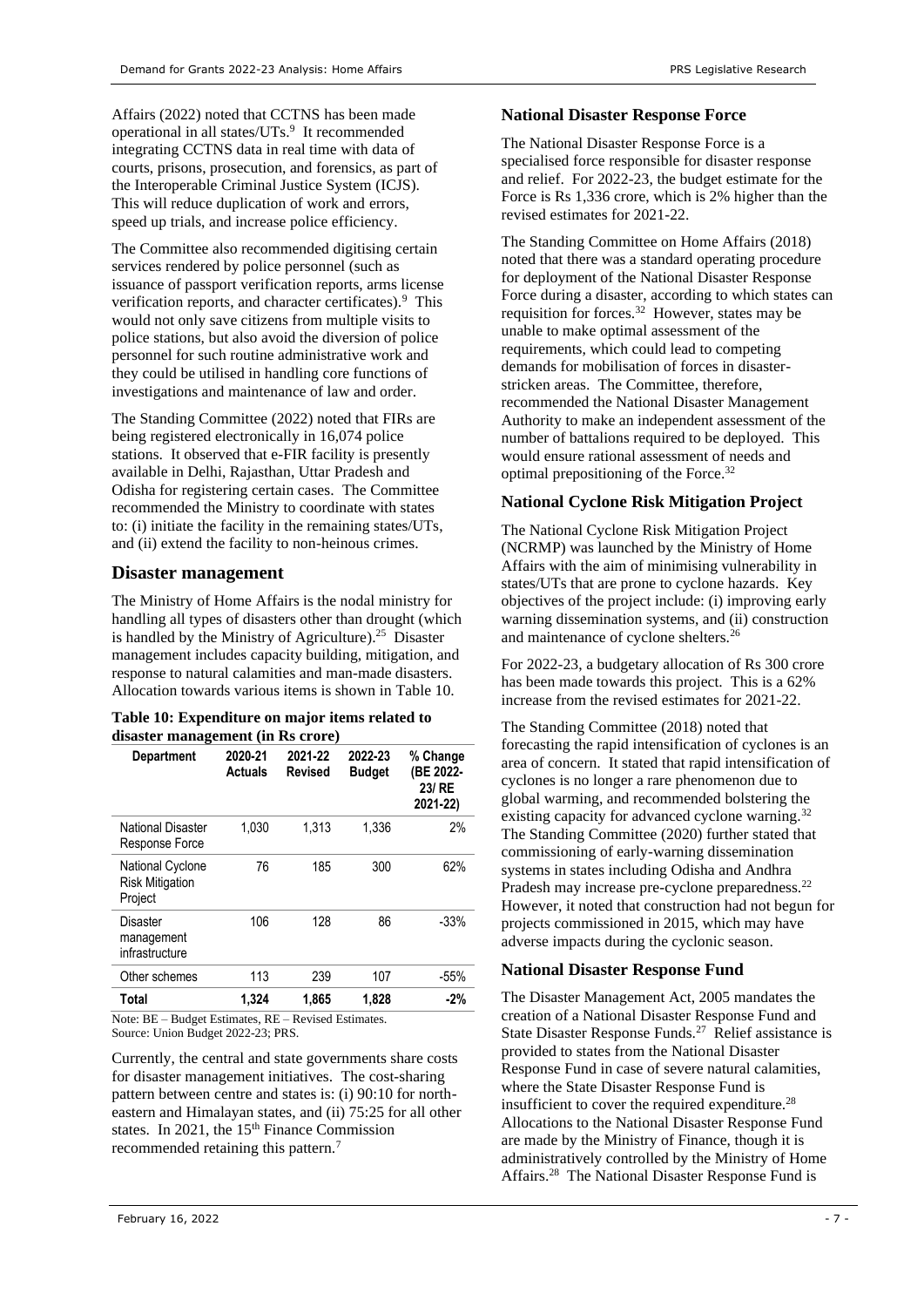financed through the National Calamity Contingency Duty (NCCD) imposed on specified goods under central excise and customs.<sup>29</sup> For the year 2022-23, a budgetary allocation of Rs 6,400 crore has been made to the fund, which is a 4% increase from the revised estimates for 2021-22 (Rs 6,130 crore).

#### **Table 11: Budget allocation for National Disaster Response Fund (in Rs crore)**

| <b>Department</b>                         | 2020-21<br><b>Actuals</b> | 2021-22<br><b>Revised</b> | 2022-23<br><b>Budget</b> | % Change<br>(BE 2022-<br>23/ RE<br>2021-22) |
|-------------------------------------------|---------------------------|---------------------------|--------------------------|---------------------------------------------|
| <b>National Disaster</b><br>Response Fund | 5.820                     | 6.130                     | 6.400                    | 4%                                          |

Note: Allocation to the National Disaster Response Fund is made by the Ministry of Finance.

BE – Budget Estimates, RE – Revised Estimates. Source: Union Budget 2022-23; PRS.

<span id="page-7-1"></span>The 15<sup>th</sup> Finance Commission has recommended setting up national- and state-level mitigation funds, in addition to the existing disaster response funds (together known as disaster risk management funds). 30 This would address the full cycle of disaster management needs, namely, response and relief, recovery and reconstruction, preparedness and capacity building, and mitigation. The mitigation funds will be used for local and community-based interventions which reduce risks and promote environment-friendly settlements and livelihood practices. Further, the 15<sup>th</sup> Finance Commission (2021) recommended providing central assistance to states on a graded cost-sharing pattern. States must contribute: (i) 10% of assistance for grants of up to Rs 250 crore, (ii) 20% of assistance for grants of Rs 250-500 crore, and (iii) 25% of assistance for grants of over Rs 500 cror[e.](#page-2-8)<sup>7</sup>

## *Damage assessment*

In order to receive assistance from the NDRF, state governments must submit a memorandum indicating the damage and requirement of funds.<sup>31</sup> On receipt of the memorandum, an Inter-Ministerial Central Team (IMCT) is constituted, which will submit a report after an on-the-spot assessment of the damage. After this, a High-Level Committee approves the amount of relief to be released from the NDRF. [Table 15](#page-8-1) shows the funds released from the NDRF to seven states in 2021-22.

The Standing Committee on Home Affairs (2018) noted that there was a significant difference between funds sought by state governments and amounts approved by the High-Level Committee. 32 The shortfall was more than 70% in most cases, and even more than 95% in some. According to the Standing Committee, a reason for this shortfall could be that by the time the IMCT reaches the disaster-affected area, the signs of disaster are on the verge of diminishing. Thus, it recommended that the IMCT should make a preliminary visit to the affected areas within one week of the disaster. Further, a joint

preliminary damage assessment should be done with the state governments concerned.[32](#page-7-0)

For recovery and reconstruction assistance from the disaster response funds, the 15<sup>th</sup> Finance Commission in its report for the year 2020-21 recommended that each disaster should be followed by a post-disaster needs assessment (PDNA).<sup>[30](#page-7-1)</sup> This will be undertaken by the state governments for small-scale disasters, and jointly by the central and state governments for disasters of rare severity. The PDNA should cover the damage, loss, recovery and reconstruction needs of different sectors (such as housing, infrastructure, and livelihood), and indicate inter-sectoral needs as well as the annual requirements of each sector. The governments will contribute only part of the requirements of each sector, while the rest will be contributed by the disaster-affected people. The Finance Commission also recommended that there should be a third-party audit of funds released under this mechanism.

# **Grants to UTs**

For 2022-23, Rs 58,757 crore has been allocated towards grants and loans for the administration of UTs. This is an increase of 2% over the revised estimates for 2021-22 (Rs 57,533 crore). Of the total allocation, the highest share is for the UTs of Jammu and Kashmir (61%), and Ladakh (10%). These two UTs were formed after the reorganisation of the former state of Jammu and Kashmir in 2019. Allocation towards each of the UTs is shown below.

#### **Table 12: Expenditure on grants to Union Territories (in Rs crore)**

| <b>Union</b><br><b>Territory</b>           | 2020-<br>21<br><b>Actuals</b> | 2021-22<br>Revised | 2022-<br>23<br><b>Budget</b> | % Change<br>(BE 2022-<br>23/RE<br>2021-22) |
|--------------------------------------------|-------------------------------|--------------------|------------------------------|--------------------------------------------|
| Jammu and<br>Kashmir                       | 30,757                        | 34,704             | 35,581                       | 3%                                         |
| Ladakh                                     | 2,374                         | 5,958              | 5,958                        | 0%                                         |
| Andaman and<br>Nicobar Islands             | 4,825                         | 5,924              | 5,704                        | $-4%$                                      |
| Chandigarh                                 | 4,224                         | 4,428              | 4.847                        | 9%                                         |
| Dadra & Nagar<br>Haveli and<br>Daman & Diu | 1.379                         | 2,313              | 2.374                        | 3%                                         |
| Puducherry                                 | 1,703                         | 1,880              | 1,730                        | -8%                                        |
| Lakshadweep                                | 1,232                         | 1,296              | 1,395                        | 8%                                         |
| Delhi                                      | 1,112                         | 1,030              | 1,168                        | 13%                                        |
| Total                                      | 47,605                        | 57,533             | 58,757                       | 2%                                         |

<span id="page-7-0"></span>Note: BE – Budget Estimates, RE – Revised Estimates. Source: Union Budget 2022-23; PRS.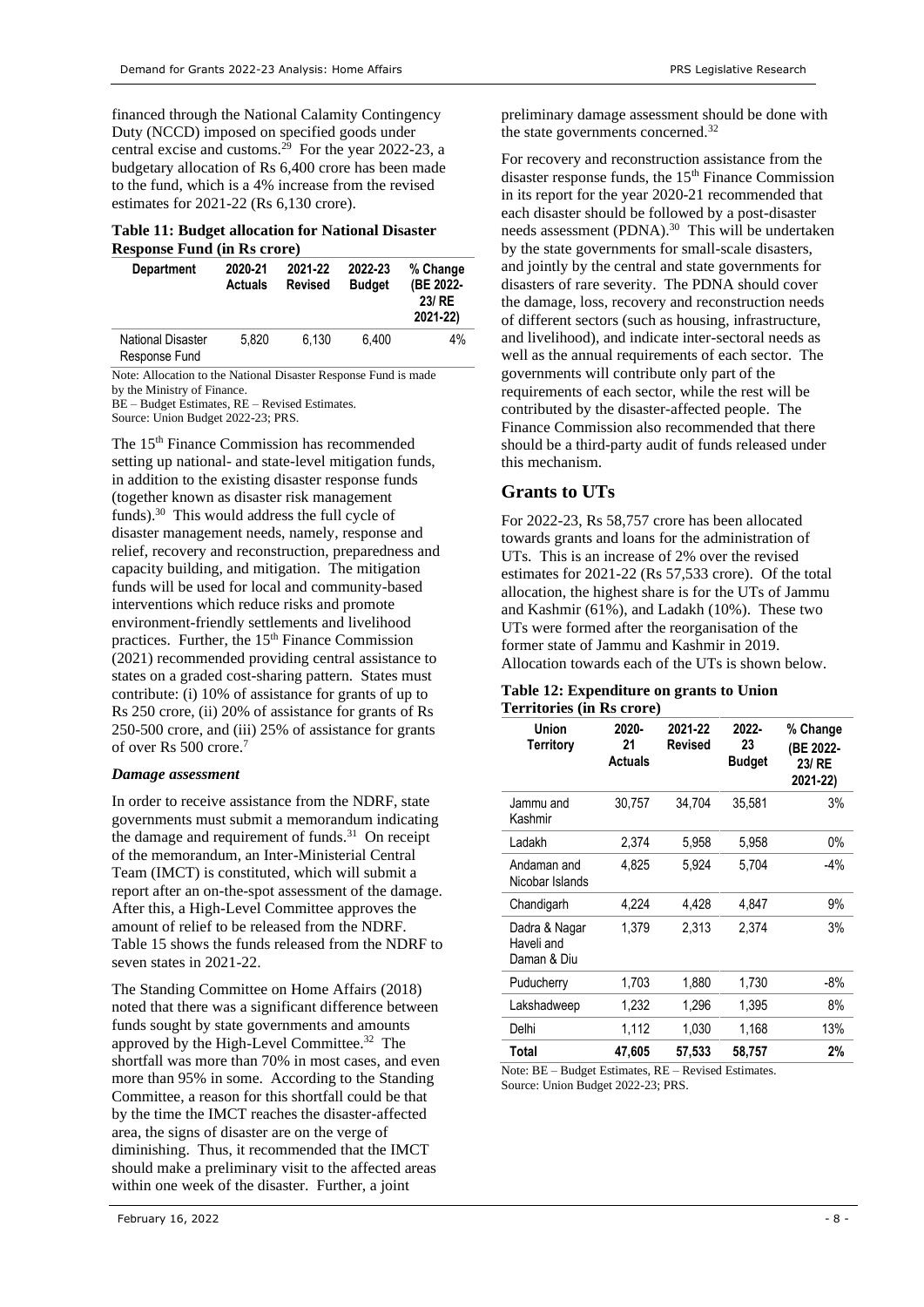# **Annexure**

<span id="page-8-0"></span>

| <b>Department</b>          | 2013-14 | 2014-15 | 2015-16 | 2016-17 | 2017-18 | 2018-19 | 2019-20 | 2020-21 | 2021-22 | 2022-23 |
|----------------------------|---------|---------|---------|---------|---------|---------|---------|---------|---------|---------|
| <b>CRPF</b>                | 11,124  | 12,747  | 14,327  | 16.804  | 18,560  | 21,974  | 25,133  | 24,410  | 27,307  | 29,325  |
| <b>BSF</b>                 | 10.294  | 11.687  | 12,996  | 14,909  | 16,019  | 18,652  | 20,254  | 19,322  | 21,491  | 22,718  |
| <b>CISF</b>                | 4,301   | 4,955   | 5,662   | 6,563   | 7,614   | 9,115   | 10,421  | 11,218  | 11.373  | 12,202  |
| <b>SSB</b>                 | 2,719   | 3.148   | 3,418   | 4,045   | 4,641   | 5,420   | 6,382   | 6,017   | 6.940   | 7,654   |
| <b>ITBP</b>                | 3,051   | 3.399   | 3.773   | 4,641   | 5.078   | 5.699   | 6,625   | 6,143   | 6.965   | 7,461   |
| AR.                        | 3,276   | 3.450   | 3.848   | 4,724   | 5,031   | 5,694   | 5,632   | 5,499   | 6.046   | 6,658   |
| <b>NSG</b>                 | 498     | 527     | 569     | 697     | 968     | 1.007   | 1,114   | 930     | 1.151   | 1,293   |
| Departmental<br>Accounting | 66      | 74      | 78      | 92      | 95      | 110     | 111     | 112     | 122     | 132     |
| Total                      | 35.329  | 39.988  | 44.669  | 52,474  | 58,007  | 67.670  | 75.672  | 73.650  | 81.396  | 87.444  |

Note: Revised Estimates used for 2021-22, and Budget Estimates used for 2022-23; actuals used for all other years.

CRPF – Central Reserve Police Force; BSF – Border Security Force; CISF – Central Industrial Security Force; AR – Assam Rifles; ITBP – Indo-Tibetan Police Force; SSB – Sashastra Seema Bal; NSG – National Security Guard.

Source: Union Budgets 2015-16 to 2022-23; PRS.

#### **Table 14: Vacancies in CAPFs (2012-20) (in lakhs)**

| Year | <b>Sanctioned</b><br>strength | Actual<br>strength | Vacancies<br>(in %) |
|------|-------------------------------|--------------------|---------------------|
| 2012 | 8.9                           | 7.6                | 14%                 |
| 2013 | 9.1                           | 8.3                | 9%                  |
| 2014 | 9.3                           | 8.7                | 6%                  |
| 2015 | 9.5                           | 8.9                | 7%                  |
| 2016 | 9.7                           | 9                  | 7%                  |
| 2017 | 10.8                          | 9.2                | 15%                 |
| 2018 | 9.9                           | 9.3                | 6%                  |
| 2019 | 10.1                          | 9.2                | 9%                  |
| 2020 | 10.2                          | 9.1                | 10%                 |

Note: Figures for each year are as of January 1 of that year. Source: Bureau of Police Research and Development; PRS.

[https://rajyasabha.nic.in/rsnew/Committee\\_site/Committee\\_File/R](https://rajyasabha.nic.in/rsnew/Committee_site/Committee_File/ReportFile/15/122/221_2020_12_16.pdf) [eportFile/15/122/221\\_2020\\_12\\_16.pdf.](https://rajyasabha.nic.in/rsnew/Committee_site/Committee_File/ReportFile/15/122/221_2020_12_16.pdf)

<span id="page-8-1"></span>**Table 15: State-wise releases from NDRF in 2021-22 (as on December 9, 2021) (in Rs crore)**

| <b>State</b>      | <b>Releases from NDRF</b> | % of total releases |
|-------------------|---------------------------|---------------------|
| Gujarat           | 1,000                     | 28%                 |
| Jharkhand         | 200                       | 6%                  |
| Karnataka         | 629                       | 18%                 |
| Maharashtra       | 701                       | 20%                 |
| Odisha            | 500                       | 14%                 |
| <b>Tamil Nadu</b> | 214                       | 6%                  |
| West Bengal       | 300                       | 8%                  |
| Total             | 3,544                     |                     |

Source: Unstarred Question No. 2668, Lok Sabha, December 14, 2021; PRS.

<sup>5</sup> Report No. 214: 'Working Conditions in Border Guarding Forces (Assam Rifles, Sashastra Seema Bal, Indo-Tibetan Border Police and Border Security Force)', Standing Committee on Home Affairs, 2018,

[https://rajyasabha.nic.in/rsnew/Committee\\_site/Committee\\_File/R](https://rajyasabha.nic.in/rsnew/Committee_site/Committee_File/ReportFile/15/107/214_2018_12_15.pdf) [eportFile/15/107/214\\_2018\\_12\\_15.pdf.](https://rajyasabha.nic.in/rsnew/Committee_site/Committee_File/ReportFile/15/107/214_2018_12_15.pdf)

<sup>7</sup> Report for 2021-26, 15<sup>th</sup> Finance Commission, February, 2021, [https://fincomindia.nic.in/writereaddata/html\\_en\\_files/fincom15/R](https://fincomindia.nic.in/writereaddata/html_en_files/fincom15/Reports/XVFC%20Complete_Report.pdf) [eports/XVFC%20Complete\\_Report.pdf.](https://fincomindia.nic.in/writereaddata/html_en_files/fincom15/Reports/XVFC%20Complete_Report.pdf) 

<sup>9</sup> Report No. 237: 'Police – Training, Modernisation and Reforms', Standing Committee on Home Affairs, February 10, 2022, [https://rajyasabha.nic.in/rsnew/Committee\\_site/Committee\\_File/R](https://rajyasabha.nic.in/rsnew/Committee_site/Committee_File/ReportFile/15/161/237_2022_2_17.pdf) [eportFile/15/161/237\\_2022\\_2\\_17.pdf.](https://rajyasabha.nic.in/rsnew/Committee_site/Committee_File/ReportFile/15/161/237_2022_2_17.pdf)

<sup>10</sup> Report No. 215: 'Working Conditions in Non-Border Guarding Central Armed Police Forces', Standing Committee on Home

<sup>1</sup> Report No. 231: 'Demands for Grants (2021-2022), Ministry of Home Affairs', Standing Committee on Home Affairs, Rajya Sabha, March 15, 2021,

[https://rajyasabha.nic.in/rsnew/Committee\\_site/Committee\\_File/R](https://rajyasabha.nic.in/rsnew/Committee_site/Committee_File/ReportFile/15/143/231_2021_3_11.pdf) [eportFile/15/143/231\\_2021\\_3\\_11.pdf.](https://rajyasabha.nic.in/rsnew/Committee_site/Committee_File/ReportFile/15/143/231_2021_3_11.pdf)

<sup>2</sup> Data on Police Organisations, 2020, Bureau of Police Research and Development, Ministry of Home Affairs, October, 2020, [https://bprd.nic.in/WriteReadData/userfiles/file/202101011201011](https://bprd.nic.in/WriteReadData/userfiles/file/202101011201011648364DOPO01012020.pdf) [648364DOPO01012020.pdf.](https://bprd.nic.in/WriteReadData/userfiles/file/202101011201011648364DOPO01012020.pdf) 

<sup>3</sup> Report No. 220: 'Action Taken by Government on the Recommendations/Observations Contained in the Two Hundred Fifteenth Report on Working Conditions in Non-Border Guarding Central Armed Police Forces (Central Industrial Security Force, Central Reserve Police Force and National Security Guard)', Standing Committee on Home Affairs, December 11, 2019, [https://rajyasabha.nic.in/rsnew/Committee\\_site/Committee\\_File/R](https://rajyasabha.nic.in/rsnew/Committee_site/Committee_File/ReportFile/15/122/220_2020_9_12.pdf) [eportFile/15/122/220\\_2020\\_9\\_12.pdf.](https://rajyasabha.nic.in/rsnew/Committee_site/Committee_File/ReportFile/15/122/220_2020_9_12.pdf)

<sup>4</sup> Report No. 221: 'Action Taken by Government on the Recommendations/Observations Contained in the Two Hundred Fourteenth Report on Working Conditions in Border Guarding Forces', Standing Committee on Home Affairs, December 11, 2019,

<sup>6</sup> Report No. 28: 'Central Armed Police Forces and Internal Security Challenges - Evaluation and Response Mechanism', Committee on Estimates, Lok Sabha, March 16, 2018, [http://164.100.47.193/lsscommittee/Estimates/16\\_Estimates\\_28.pf](http://164.100.47.193/lsscommittee/Estimates/16_Estimates_28.pf)

<sup>8</sup> Report No. 2: 'Action taken by the Government on the recommendations contained in Twenty-Eight Report (Sixteenth Lok Sabha) of the Committee on Estimates', Lok Sabha, 2020, [http://164.100.47.193/lsscommittee/Estimates/17\\_Estimates\\_2.pdf.](http://164.100.47.193/lsscommittee/Estimates/17_Estimates_2.pdf)